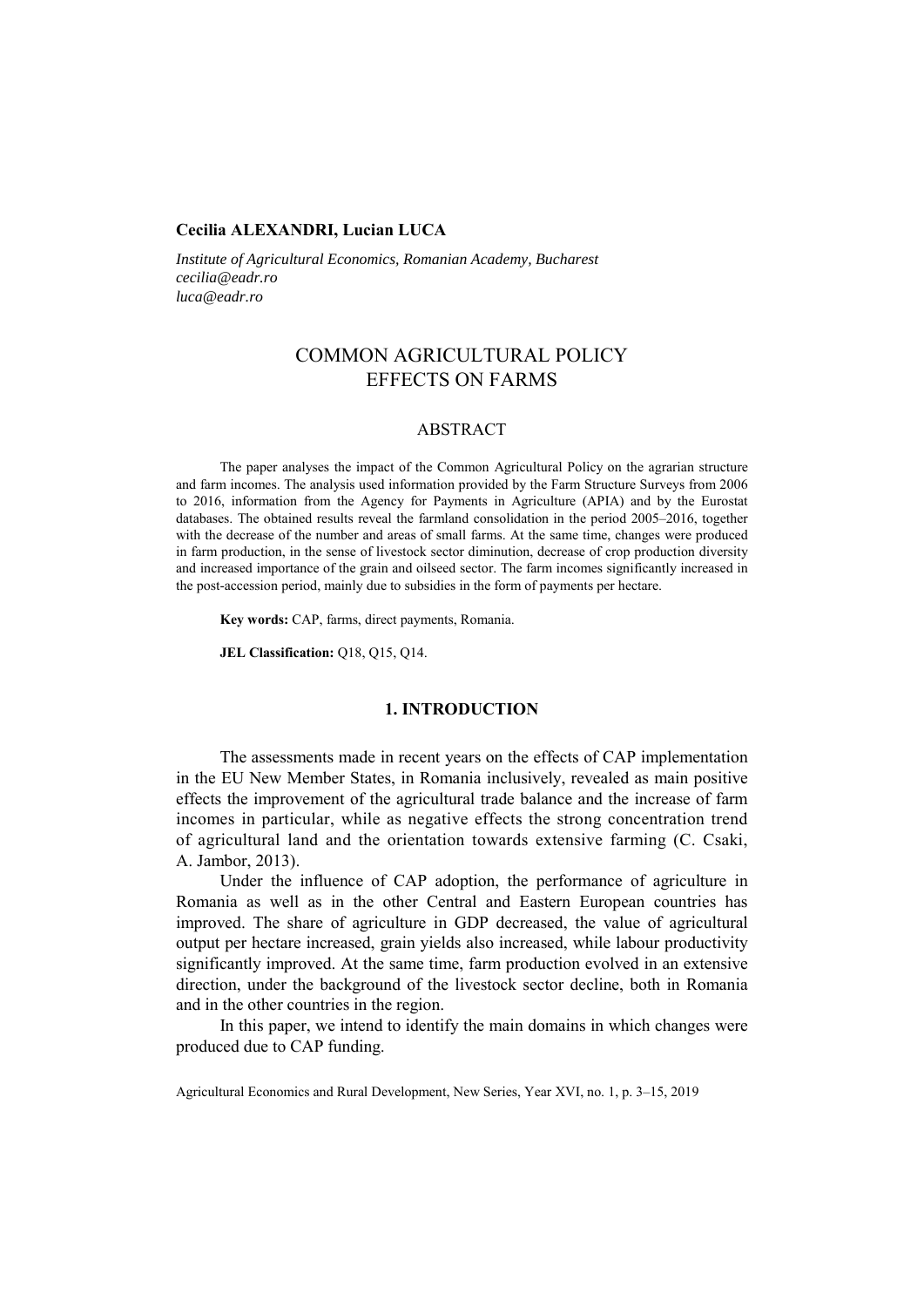### **2. MATERIAL AND METHOD**

The paper contains socio-economic analyses performed on the basis of indicators concerning agriculture funding in the pre- and post-accession periods, as well as information on farm and agricultural production structure, evolution of farm incomes and subsidies, labour productivity and other. This information comes from the Farm Structure Surveys, the Farm Accountancy Data Network (FADN), as well as from Eurostat. A set of information concerning agriculture funding in the period 2003–2015 was provided by the Agency of Payments in Agriculture (APIA).

For the evaluation of farm production diversity in 2015, compared to 2007, the Berry index was calculated for farms of different sizes. Comparisons were also made between the key indicators of agriculture in Romania as against the European average, in order to identify the direction in which Romanian farms have evolved.

## **3. RESULTS AND DISCUSSIONS**

### 3.1. AGRICULTURE FUNDING IN THE POST-ACCESSION PERIOD

Romania's accession to the European Union brought about the *predictability of the value of financial support to agriculture, due to the multi-annual financial programming of European funds,* with a positive impact on the increase of farm production and farmer incomes. To complement the EU funds, the state budget contribution to support agriculture significantly increased, being around one billion euros annually in the first years after the accession, to follow a downward trend after 2012. Total public funding to support agriculture has continuously increased, exceeding 3 billion euros in each of the last four years (Fig. 1), cumulating the support in the form of state aid (from national funds, of the state budget), through the measures of CAP Pillar 1 (from the European Agricultural Guarantee Fund) and through the measures of CAP Pillar 2 (from the European Agricultural Fund for Rural Development, to which the national contribution is added).

The European funds for agriculture will continue to increase by the year 2020, which will result in total allocations – from EU and national funds – of about 4 billion euros annually. The increase of support to agriculture is due to the increase of direct payments (provided under CAP Pillar 1), which in 2016 were estimated at 1.77 billion euros, while in 2019 at 1.90 billion euros. These allocations are the result of negotiations from the CAP 2013 reform, and the cumulated financial support for Romania for the period 2015–2020 includes 10.85 billion euros for direct payments and 8.12 billion euros for the NRDP 2014–2020 payments.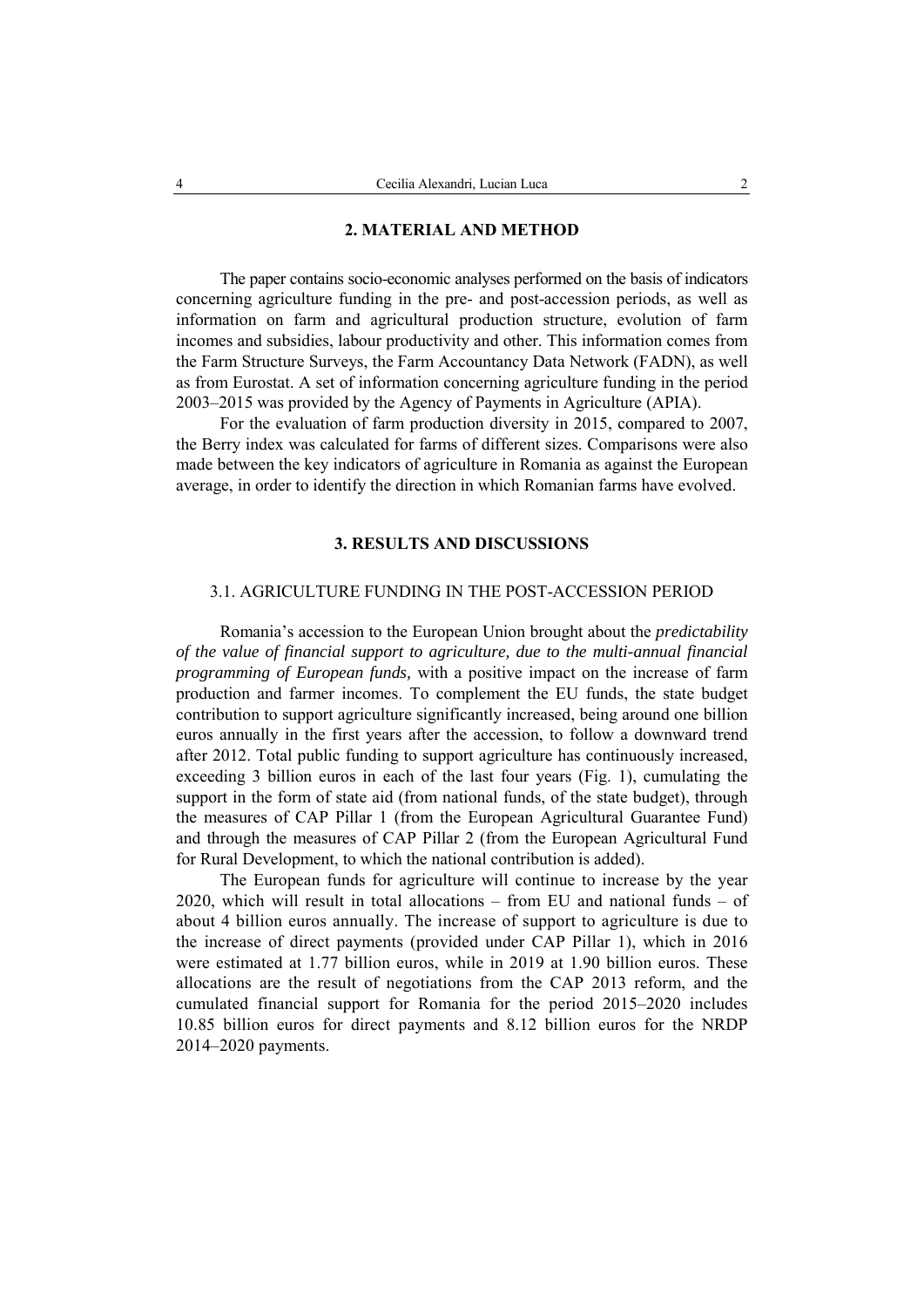

*Source*: Authors' processing of MARD data.

Figure 1. Evolution of support to agriculture and rural development from national and EU funds in the period 2003–2015 (actual payments per calendar years).

The implementation of the Common Agricultural Policy and of the measures from Pillar 1 in particular, had as first effect the increase of farm incomes, but at the same time it brought about changes in the farm structure and productive orientation. Under CAP Pillar 1, farms received consistent support, in the form of direct payments, of coupled payments inclusively and of market measures.

### 3.2. FARM DYNAMICS

Following the application of successive legislative regulations for the agricultural land restitution to former owners and their heirs, Romania became the European Union country with the largest number of farms. In the year 2016 there were about 3.4 million farms in Romania that owned agricultural land, accounting for 33% of the total number of farms in the EU. Most of these are subsistence and semi-subsistence farms, having an important role in the food security of peasant households, but a minor role in the formation of food supply crossing the chains to processors and final consumers. At the same time, in the last 10 years, the number of farms followed a downward path and land was concentrated on medium and large-sized farms, in various ways, mainly by land lease but also by land sale/purchase. Land consolidation led to the increase of the number of large and very large-sized farms and partially of the number of medium-sized farms (Table 1).

At the same time, the areas utilized by the large and medium-sized farms increased, while the land areas utilized by small farms decreased (Fig. 2). In the period 2005–2016, the total number of farms was down by 20%, while the average farm size increased from 3.3 ha in the year 2005 to 3.6 ha in 2016; very great differences continued to exist between the size of farms without legal status (2 ha/farm on the average) and those with legal status with an average size of 175 ha/farm.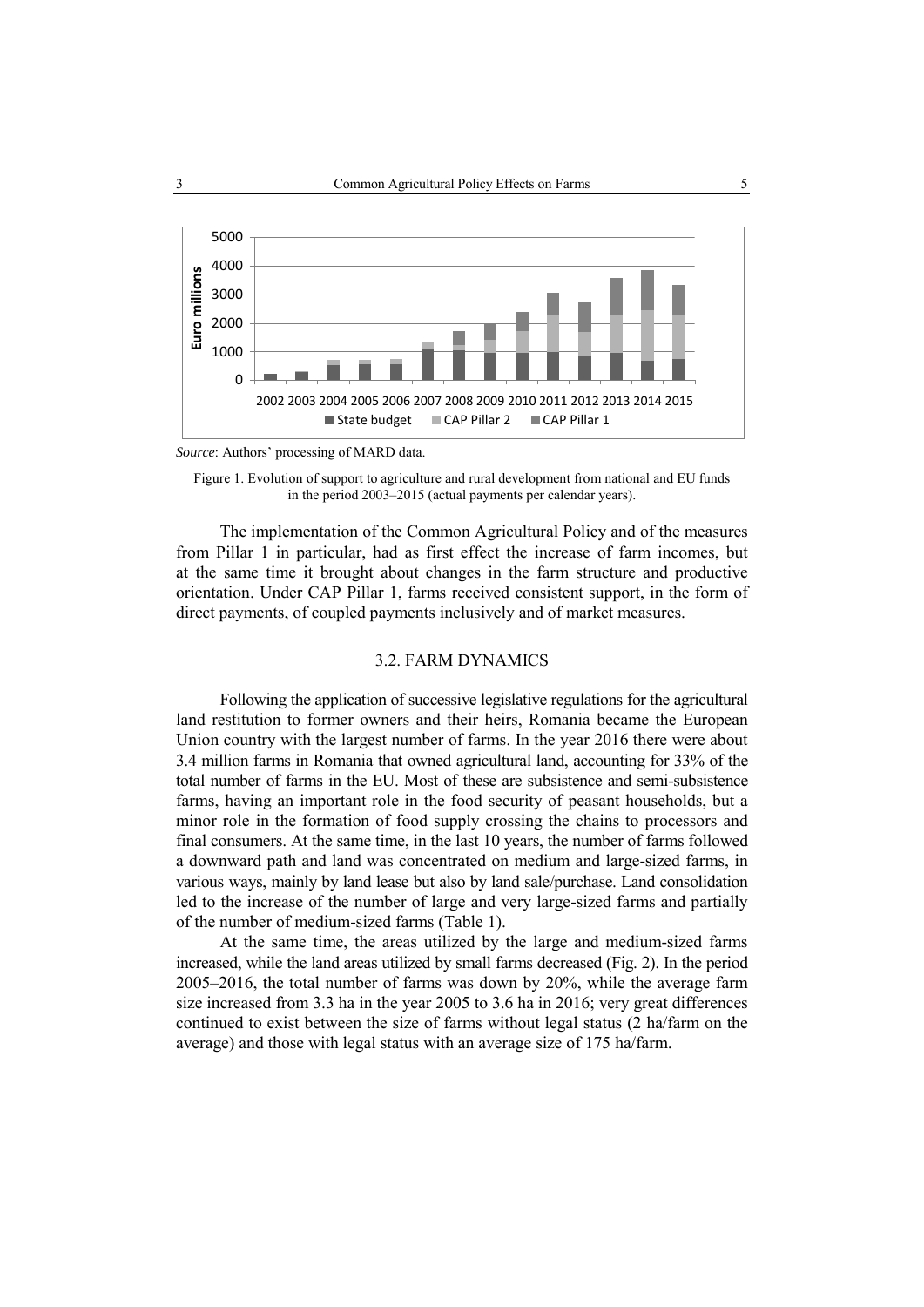### *Table 1*

Number of farms and utilized agricultural area

|                  | Number of farms               |        |          | Utilized agricultural area (thou. |               |           |  |
|------------------|-------------------------------|--------|----------|-----------------------------------|---------------|-----------|--|
|                  | (thousand)                    |        |          | hectares)                         |               |           |  |
|                  | 2005<br>(2016)–(2005)<br>2016 |        | 2005     | 2016                              | (2016)–(2005) |           |  |
| Total            | 4256.2                        | 3422.0 | $-834.1$ | 13906.7                           | 12502.5       | $-1404.2$ |  |
| Zero ha          | 134.9                         | 79.8   | $-55.1$  | 0.0                               | 0.0           | 0.0       |  |
| Under 2 ha       | 2721.7                        | 2400.9 | $-320.8$ | 1941.5                            | 1539.8        | $-401.7$  |  |
| $2.0 - 4.9$ ha   | 1014.1                        | 660.0  | $-354.1$ | 3160.6                            | 2048.6        | $-1112.0$ |  |
| $5.0 - 9.9$ ha   | 289.6                         | 194.2  | $-95.4$  | 1926.4                            | 1304.4        | $-622.0$  |  |
| $10.0 - 19.9$ ha | 65.9                          | 50.2   | $-15.7$  | 849.6                             | 666.3         | $-183.4$  |  |
| $20.0 - 29.9$ ha | 10.1                          | 11.0   | $+0.9$   | 243.2                             | 263.0         | $+19.7$   |  |
| $30.0 - 49.9$ ha | 6.0                           | 7.5    | $+1.5$   | 227.1                             | 288.6         | $+61.5$   |  |
| 50.0–99.9 ha     | 4.9                           | 6.0    | $+1.1$   | 332.7                             | 418.5         | $+85.8$   |  |
| Over 100 ha      | 8.9                           | 12.3   | $+3.4$   | 5225.6                            | 5973.5        | $+747.9$  |  |

*Source*: Author's processing based on Eurostat data.



*Source*: Eurostat.

Figure 2. Utilized agricultural area by very small, small, medium and large-sized farms.

At the same time, the subsistence economy continued to be very present on the Romanian farms. Although the subsistence phenomenon has decreased in recent years, it has remained a significant phenomenon, as the number of farms that utilize more than 50% of their final output for their own needs stood at quite a constant level in the mentioned period, i.e. at 80–87%.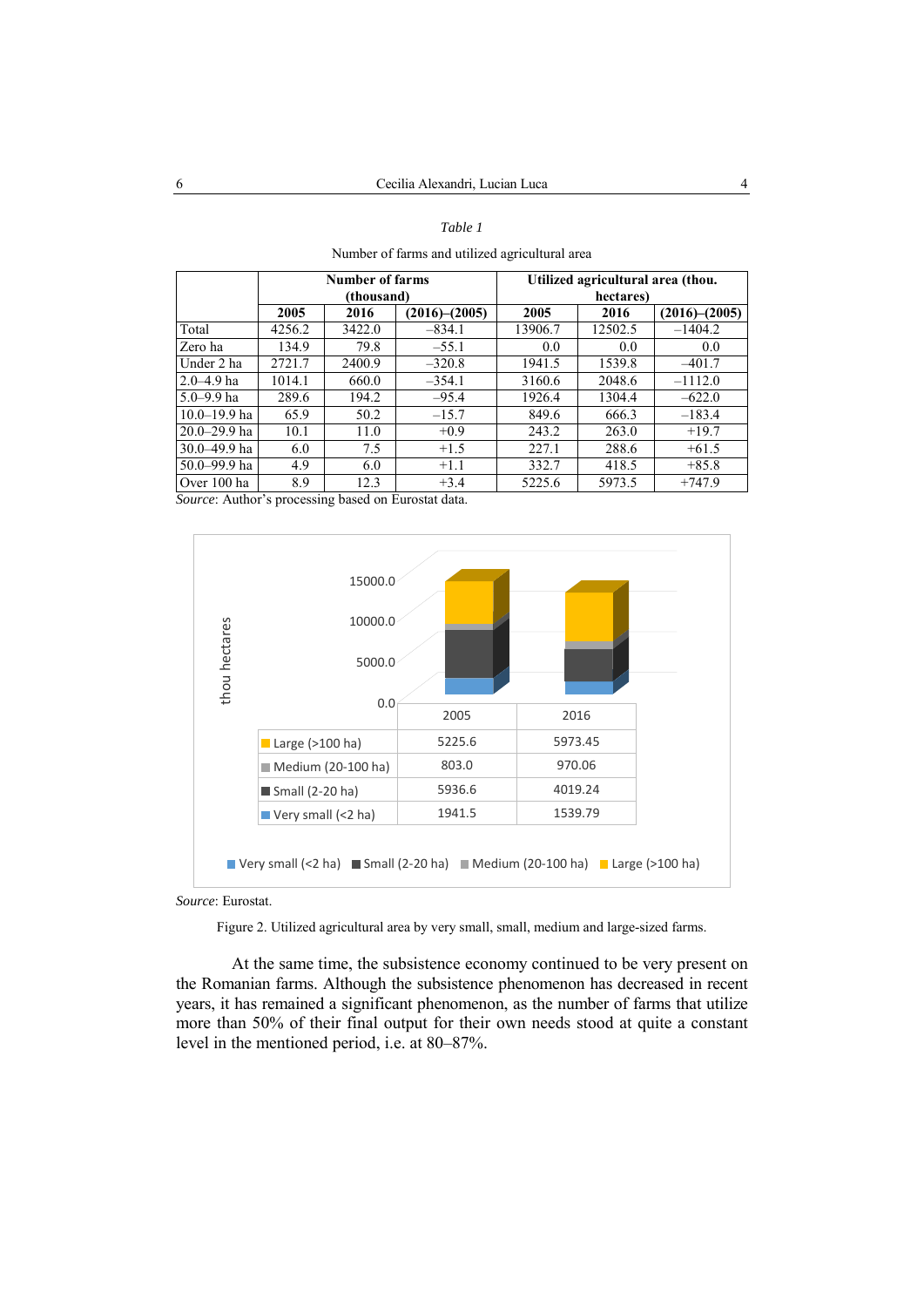### 3.3. LIVESTOCK HERDS

The number of animals, expressed in livestock standard units (LSU), decreased by 27% in the investigated period, 2005–2016 (Table 2). The evolution of livestock herds by species indicate that the number of animals decreased in the year 2016 as against 2005, by 33% in cattle, by 16% in pigs and 11% in poultry. At the same time, the number of sheep herds increased by 20% and the number of goats by 76%. The animals are mainly raised on small farms, without legal status, the average number of animals per farm being under 2 LSU, and the consolidation of livestock herds has been a slow process in all the regions of the country. However, in the investigated period, the livestock herds on the farms with legal status increased by 41% in 2016 compared to 2005.

|                  | MU         | 2005    | 2007     | 2010     | 2013     | 2016    | $\frac{0}{0}$ |
|------------------|------------|---------|----------|----------|----------|---------|---------------|
| <b>Total LSU</b> | LSU        | 6602750 | 6041720  | 5444180  | 4975310  | 4828780 | $-26.9$       |
| Equidae          | heads      | 947200  | 905170   | 592520   | 476200   | 363311  | $-61.6$       |
| Cattle           | heads      | 2766100 | 2733560  | 1989790  | 1936460  | 1849279 | $-33.1$       |
| Sheep            | heads      | 7604430 | 8531850  | 8412170  | 8944500  | 9106536 | 19.8          |
| Goats            | heads      | 780980  | 874030   | 1240860  | 1325530  | 1372792 | 75.8          |
| Pigs             | heads      | 4935660 | 4708810  | 5345050  | 4234550  | 4142785 | $-16.1$       |
| Poultry          | 1000 heads | 86552.2 | 82035.59 | 80844.86 | 79440.25 | 77195.2 | $-10.8$       |

*Table 2* 

| Evolution of livestock herds (LSU) in Romania in the year 2016 |  |  |  |
|----------------------------------------------------------------|--|--|--|
|----------------------------------------------------------------|--|--|--|

*Source*: Eurostat.

At national level, the animal herds are concentrated on the small farms, in the economic size classes under 2000 euros, from 2000 to 3999 euros and from 4000 to 7999 euros. These three size categories had more than 40% of the livestock herds from Romania, in the year 2016. However, in the period 2005–2016, a concentration process of livestock herds took place towards the medium and large farms, and thus the share of herds on the farms in the size category under 8000s euro decreased. The livestock herds on the very large-sized farms, with a production of 500000 euros and over increased by 60% in the period 2005–2016. In the year 2016, they had 17% of total herds, as compared to only 7% in 2005.

In quantitative terms, the largest number of animals in LSU was noticed in the Region North-East in the year 2016 (19% of total country), with a mountain area with extensive pastures and hayfields, the animals being concentrated on small farms, under 8000 euro. At the same time, in certain regions the animals are mainly raised on large and very large farms, and in this context the region Vest stands out, where 35% of the livestock herds are raised on farms with an annual production of more than 500000 euros, mainly due to the presence of the pig raising complex Smithfield.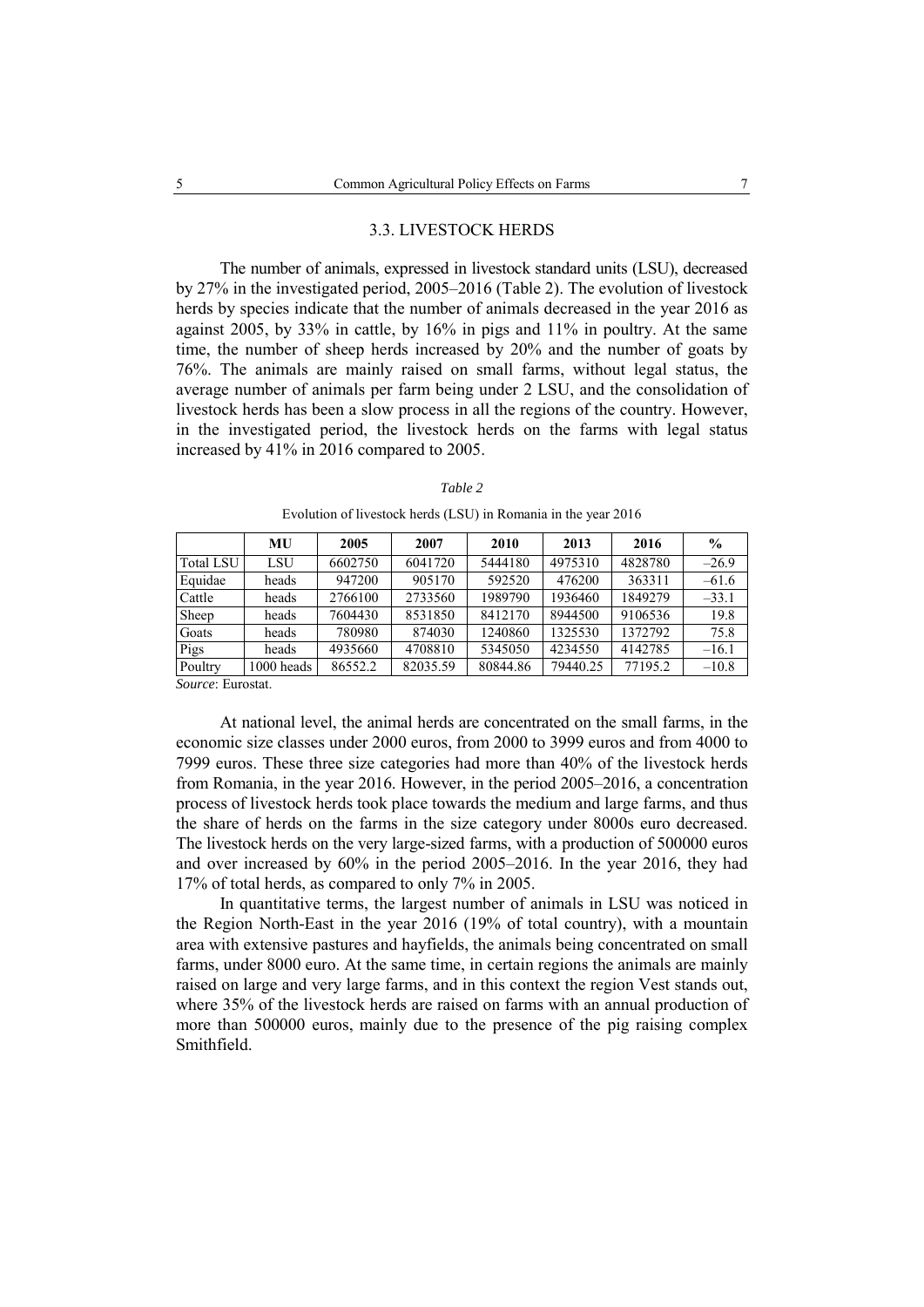## 3.4. FARM ECONOMY – ECONOMIC DIMENSION AND PRODUCTIVE ORIENTATION

The average farm size in Romania was 3537 euros standard output in the year 2016, up from 2500 euros in the year 2005, being the lowest farm size in the European Union. Out of this reason, although one-third of the total number of farms in the EU is found in Romania, the total agricultural output value obtained on the Romanian farms accounts for only 3.8% of the agricultural output value in the EU.

We can see from Table 3 how the utilized agricultural areas were transferred between farms in Romania. Overall, the number of farms in 2016 decreased by about 800 thousand as compared to 2005, while the utilized agricultural area decreased by about 1.4 million hectares. The number of small farms and the area operated by these decreased, while the number and areas of very large, large and medium-sized farms increased instead. But the most significant is the evolution of size categories at the extremes of farm distribution. The number of very small farms (under 2000 euro) was down from 2.7 million in 2005 to 2.3 million in 2016, while the utilized area decreased from 2.7 million hectares to 1.8 million hectares. The number of farms with an output of over 500000 euros increased instead from 740 in 2005 to 1610 in 2016, while the utilized area increased by almost 1 million hectares. Thus, a significant consolidation was produced in the segment of very large farms, while in the segment of medium-sized farms between 8000 euros and 100000 euros the consolidation was quite modest.

#### *Table 3*

Variation of the number of farms and utilized agricultural areas in the year 2016 compared to 2005, by economic size of farms

|                     |                 | <b>Number of farms</b> | Utilized agricultural area |                       |  |
|---------------------|-----------------|------------------------|----------------------------|-----------------------|--|
|                     | <b>Number</b>   | $\%$                   | <b>Hectares</b>            | $\frac{0}{0}$         |  |
|                     | $(2016 - 2005)$ | $(2016/2005*100-100)$  | $(2016 - 2005)$            | $(2016/2005*100-100)$ |  |
| Under 2000 euros    | $-484250$       | $-17%$                 | $-892280$                  | $-32\%$               |  |
| 2000–3999 euros     | $-326640$       | $-37%$                 | $-1076970$                 | $-44%$                |  |
| 4000–7999 euros     | $-95240$        | $-21\%$                | $-782860$                  | $-37%$                |  |
| 8000–14999 euros    | $+32030$        | $+39%$                 | $+50650$                   | $+7\%$                |  |
| 15000–24999 euros   | $+18080$        | $+103%$                | $+90960$                   | $+25%$                |  |
| 25000–49999 euros   | $+10000$        | $+105%$                | $+43090$                   | $+8%$                 |  |
| 50000–99999 euro    | $+3550$         | $+85%$                 | $-57880$                   | $-7\%$                |  |
| 100000-250000       | $+2280$         | $+78%$                 | $-25910$                   | $-2\%$                |  |
| 250000-499999 euros | $+1080$         | $+98%$                 | $+221130$                  | $+20%$                |  |
| Over 500000 euros   | $+880$          | $+120%$                | $+955250$                  | $+67%$                |  |

*Source*: Author's processing based on Eurostat data.

That is why we can state that in the recent years the bipolar character of the Romanian agrarian structure has been intensified, that is we have a very large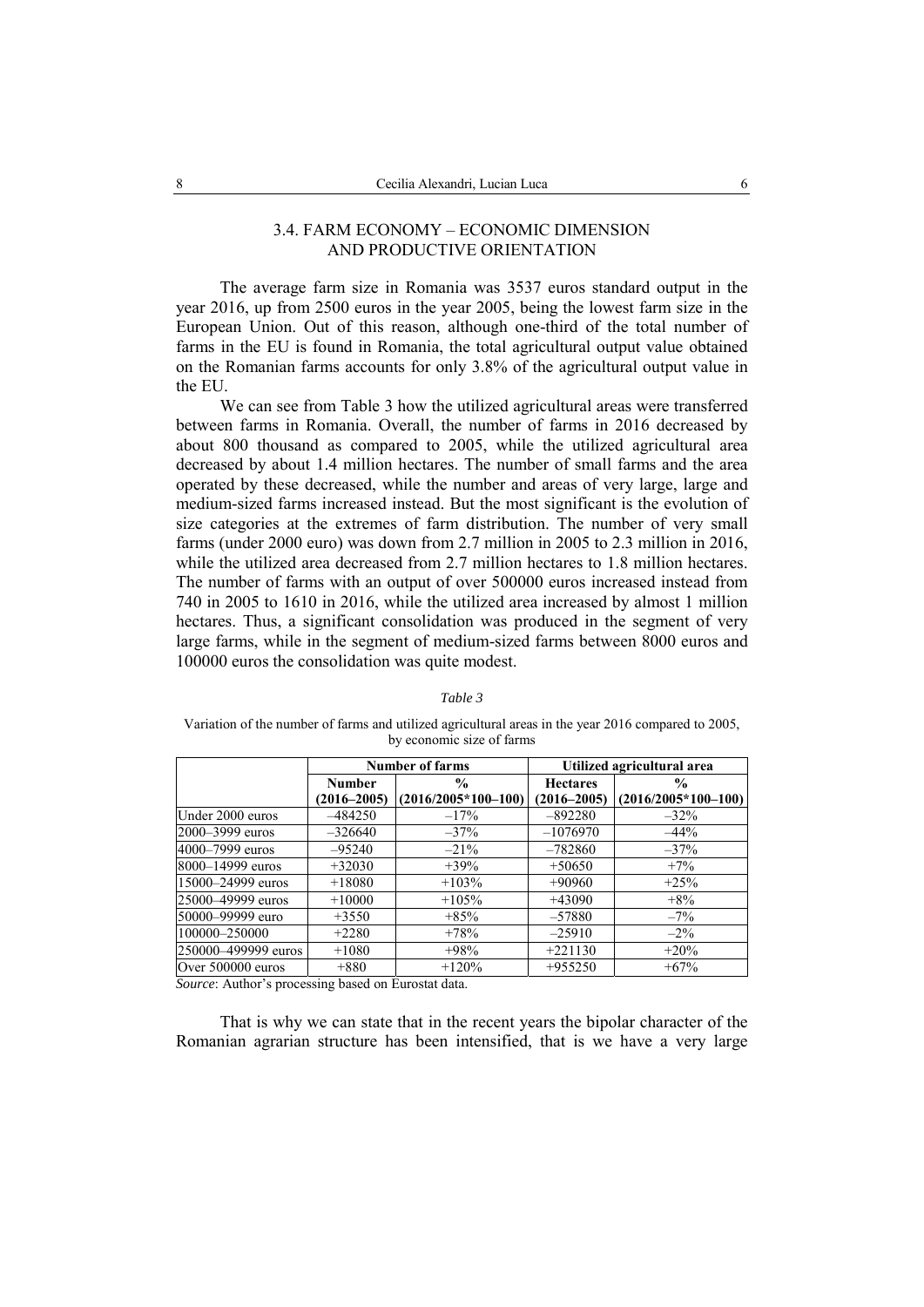number of small farms and a small number of very large farms, while the mediumsized segment has continued to remain insufficiently developed.

The productive specialization of farms in relation to their economic size indicates that the small farms have a more diversified production mix compared to the large and very large farms. Small farms are mainly specialized in a mix of different crops combined with livestock raising activities, growing field vegetables and permanent crops, fruit trees included. The production of mediumsized farms is oriented to horticulture and raising herbivores, mainly sheep and goats.

The main specialization of large farms is the production of grains, oilseeds and protein crops, which cover 36% of the country's agricultural land area and 57% of the area operated by the large and very large-sized farms. The next specialization is other field crops, which cover 25% of the country's agricultural area and 29% of areas operated by the large and very large-sized farms.

The specialization of large and very large farms in cereals, oilseeds and protein crops has been accentuated after Romania's accession to the EU, due to the increase of prices in cereals, oilseeds and protein crops, due to price increases in grains and oilseeds on the foreign markets and last but not least due to receiving direct payments per hectare, which significantly contributed to production orientation towards crops that benefit from this type of subsidies.

The small farms, with an output under 8000 euros have a diversified specialization, which involves an increased manual labour input: viticulture, fruit farming, horticulture, raising bovines, poultry, dairy cows, combined activities.

The large farms are specialized in growing cereals, oilseeds, protein crops and other field crops. In this context, we can notice that the share of crop production in total agricultural output value permanently increased in the investigated period, from 65% in the year 2007 to 72% in 2016. In the years with very good crop productions, this percentage exceeded 75% (in the year 2013, for instance). This aspect, corroborated with the corresponding decline of the livestock production sector and the excessive importance attached to cereal and oilseed production, implies the orientation towards a mix of products with low value added, which does not valorize the internal resources of the agricultural sector, nor does it provide a diversified and sufficient agricultural supply for the country's population. Unfortunately, the direct subsides received under the form of payments per hectare has mainly stimulated the crop production sector and the large field crops, mainly cereals and oilseeds, which in most cases are exported as raw agricultural products.

In order to measure the productive diversity on the land areas used by different types of farms, we calculated the Berry Index. The Berry Index is constructed by adding the square of the share of areas under different crops in total area utilized by the farms with different specializations: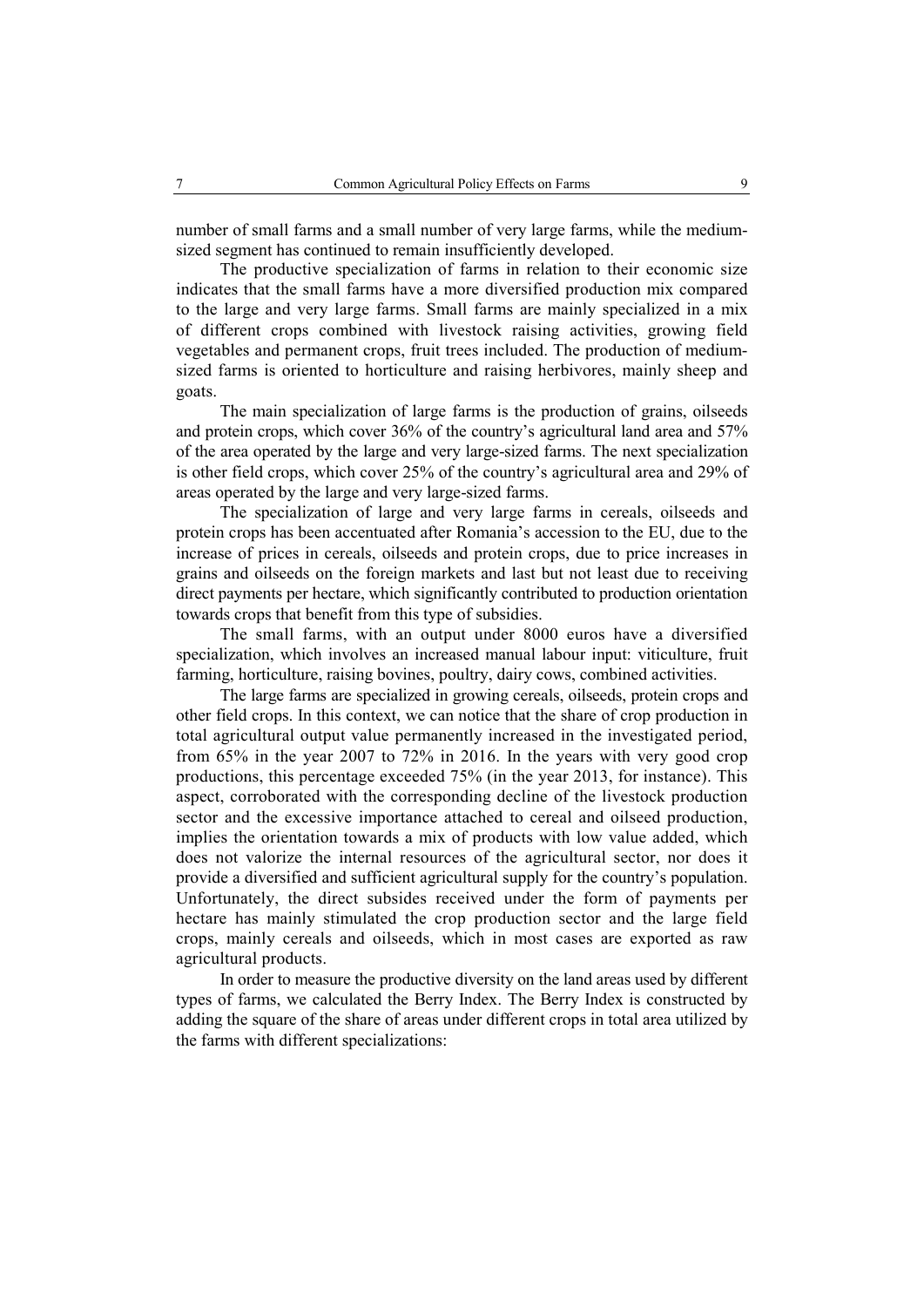$$
BI = 1 - \sum_{i=1}^{n} \left(\frac{x_i}{X}\right)^2
$$

where:  $x_i$  is the area utilized by farms on the i specialization and  $X$  is the total agricultural area utilized by the category of farms with a certain economic size.

The BI can take values from 0 to 1.0 corresponds to the situation when the farms with a certain economic size would have only one specialization, and 1 to the situation in which each specialization would have 1/n of the agricultural area utilized by the respective farm category. According to Eurostat, 22 possible specializations of farms are considered. The approach based on Berry Index calculation for the assessment of farm specialization diversity by different farm sizes reveals a decrease of productive diversity over time, more pronounced on the medium and large-sized farms. For instance, on the farms over 100 hectares, the diversity index decreased from 0.62 in the year of accession (2007) to 0.56 in the year 2016 (Table 4).

#### *Table 4*

Productive orientation diversity, measured by Berry Index, by different farm sizes

|                    | 2007 | 2016 |
|--------------------|------|------|
| Total farms        | 0.83 | 0.77 |
| Less than 2 ha     | 0.87 | 0.85 |
| From 2 to 4.9 ha   | 0.87 | 0.86 |
| From 5 to 9.9 ha   | 0.87 | 0.87 |
| From 10 to 19.9 ha | 0.88 | 0.87 |
| From 20 to 29.9 ha | 0.87 | 0.83 |
| From 30 to 49.9 ha | 0.84 | 0.80 |
| From 50 to 99.9 ha | 0.79 | 0.76 |
| 100 ha or over     | 0.62 | 0.56 |

*Source*: Author's own calculations based on Eurostat data.

### 3.5. FARM INCOMES AND IMPORTANCE OF SUBSIDIES

The value added per farm increased by 31% in the period 2007–2016 (from 1450 euros to 1911 euros), yet this does not represent a sustainable growth, as it significantly and consistently fluctuated from year to year. Labour productivity expressed by the net value added per annual work unit almost doubled in the period 2007–2016 (+80% in 2015 as against 2007), yet this is one of the lowest in the European Union. Thus, in the year 2016, labour productivity in Romania's agriculture represented only 23% of the EU average, but its annual growth rate in the period 2007–2017 was 5.3%, as against 3.6% the EU average.

Farm incomes increased in the investigated period, yet the gaps compared to the EU average were maintained in terms of the gross value added, labour productivity and factor income (Table 5).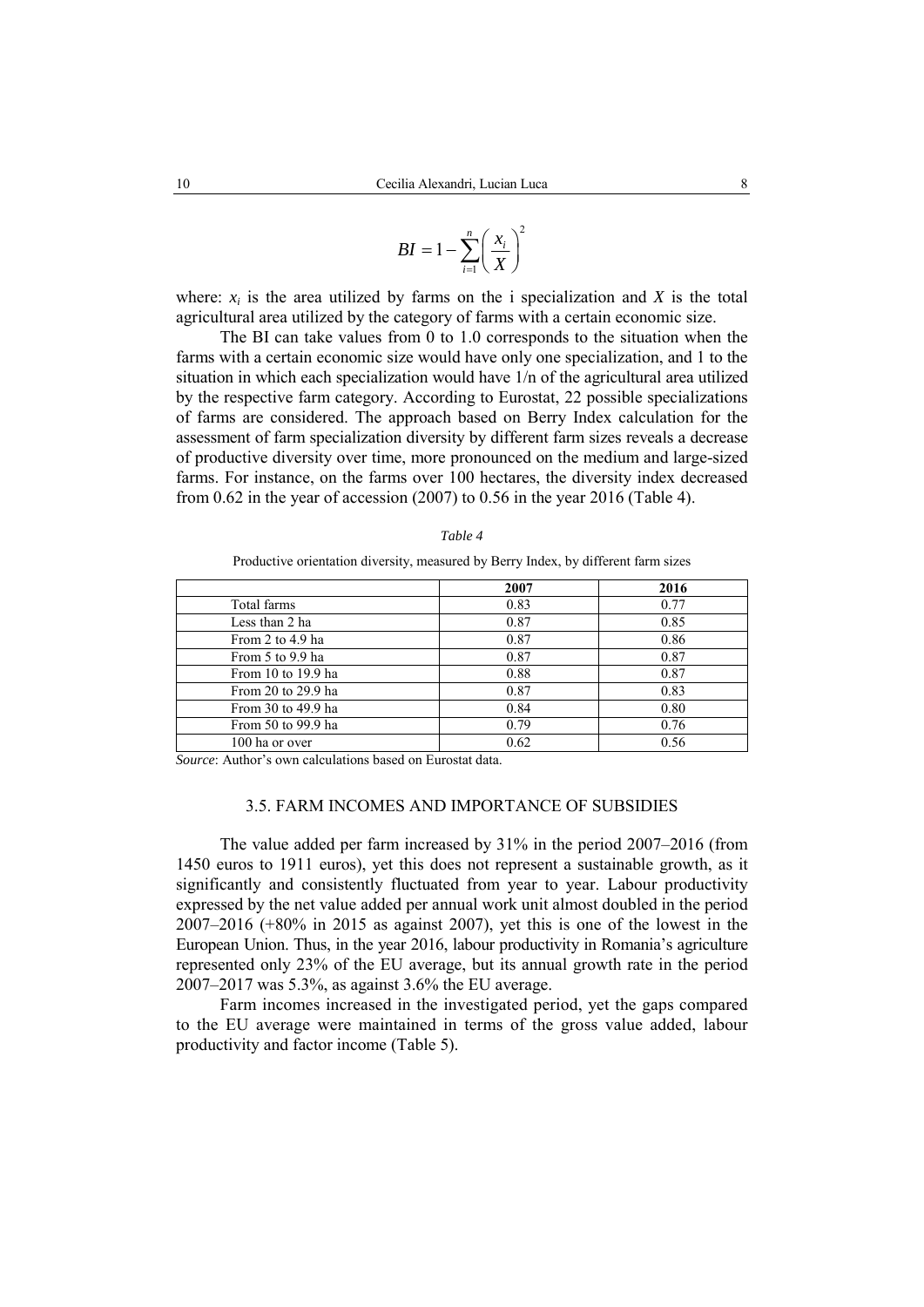### *Table 5*

### Comparisons with the EU average for certain key indicators, year 2016

| Indicator                  | UM                    | $EU-28$ | Romania |  |
|----------------------------|-----------------------|---------|---------|--|
| Number of farms            | Thousand              | 10468   | 3422    |  |
| Utilized agricultural area | 173338<br>thousand ha |         | 12502   |  |
| Average farm size          | Ha                    | 16.5    | 3.6     |  |
| Livestock herds            | LSU/farm              | 12.5    |         |  |
| Standard economic size     | euro/farm             | 34785   | 3537    |  |
| Labour productivity        | euro/AWU              | 17597   | 4109    |  |

*Source*: Author's processing of Eurostat data.

Table 6 provides synthetic information on the evolution of agricultural sector indicators in the post-accession period. A first conclusion that can be drawn is that the animal output value systematically decreased, which has already been signalled out. The total agricultural output value featured high volatility, also due to the high share of crop production (variation coefficient for agricultural output value  $= 10\%$ ).

### *Table 6*

Agricultural output value, incomes and production subsidies, in the agricultural sector (million euros, basic prices)

|                                | 2007  | 2016  | Average<br>2007-2016 | <b>Minimum</b><br>2007-2016 | <b>Maximum</b><br>2007-2016 |
|--------------------------------|-------|-------|----------------------|-----------------------------|-----------------------------|
| Crop output                    | 8612  | 9689  | 10429                | 8428                        | 12781                       |
| Animal output                  | 4375  | 3877  | 4016                 | 3636                        | 4375                        |
| Agricultural output            | 13192 | 13743 | 14616                | 12835                       | 16877                       |
| Total intermediate consumption | 8057  | 8838  | 9009                 | 7742                        | 10135                       |
| Gross Value Added              | 6244  | 6333  | 6946                 | 6209                        | 8362                        |
| Fixed Capital Consumption      | 2259  | 2266  | 2440                 | 1927                        | 3018                        |
| Taxes on production            | 57    | 21    | 27                   | 21                          | 57                          |
| Subsidies on production        | 491   | 2628  | 1260                 | 398                         | 2628                        |
| Factor Income                  | 4418  | 6675  | 5739                 | 4418                        | 6705                        |

*Source*: Author's processing of Eurostat data.

The effect of Common Agricultural Policy implementation was mainly materialized into the increase of production subsidies, which practically increased five times in the investigated period. The effect of these subsidies on production was not very much materialized into the increase of production output value. At the same time, the very high volatility of agricultural yields seems to be controlled by the weather conditions rather than by the application of more performant production technologies.

The deterioration of the agricultural production structure, materialized into the decline of the livestock production sector, also leads to high volatility and insufficient growth of agricultural output value. Yet farm incomes constantly increased, but the growth of these incomes is almost exclusively the result of production subsidies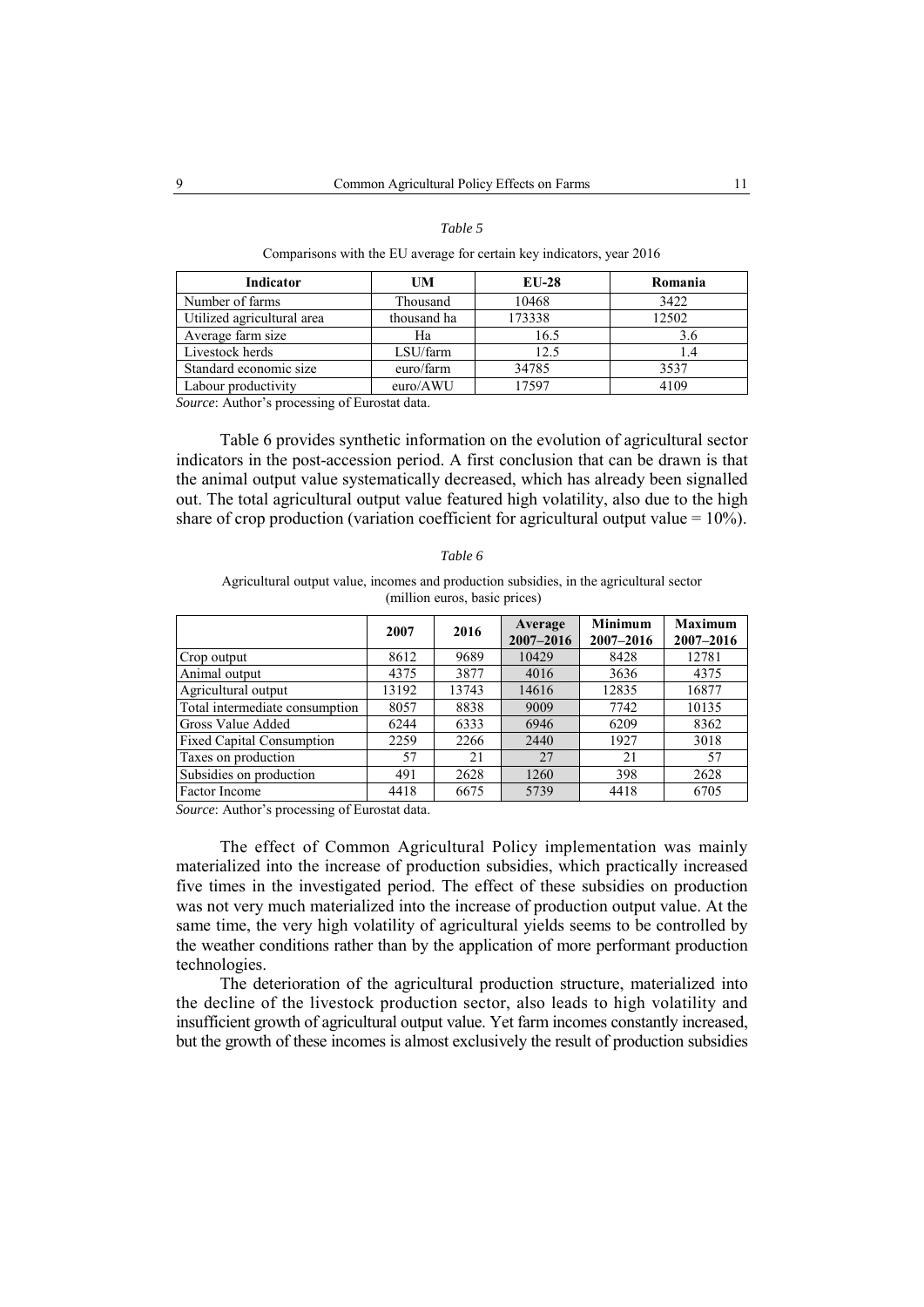received by farmers, in progressive amount from year to year. In fact, the direct payments per hectare, granted under the SAPS scheme of the Common Agricultural Policy targets the increase of farmers' incomes and decoupling the subsidies from production, and this objective seems to have been reached in Romania. The share of subsidies in incomes increased from 10% in the year 2007 to 40% by the year 2016. In this context, we can appreciate that numerous farms heavily depend on the direct payments received, due to the low productivity of agricultural activities. In fact, this situation where the share of subsidies reached up to 40% of agricultural income was noticed even from 2007–2009 in other European countries as well, such as Denmark, Germany, Ireland (EC, 2011).



*Source*: EC-DG AGRI.

Figure 3. Distribution of subsidies received as direct payments to beneficiary farms from Romania, year 2015.

Direct payments represented more than 94% of production subsidies in the year 2015. The way in which these were distributed reflects the strong polarization of the agrarian structure in Romania, i.e. the very large number of small-sized farms, on the one hand, and the relatively small number of very large farms, which practically cover more than half of the utilized agricultural area, on the other hand. From Fig. 3 we can notice, for instance, that 97% of farms receive only 40% of the total amount of direct payments, while the remaining 3% receive 60% of the amount. This phenomenon was intensified at the end of decade, as the number of large and very large-sized farms increased. The number of farms that received direct payments varied from year to year, between  $1-1.05$  million, while the area covered by these farms totalled 10–11 million hectares. The phenomenon of land concentration into large and very large-sized farms is also present in other ex-communist countries, like the Czech Republic, Slovakia and Bulgaria (Fig. 4).

There are significant gaps between the farms from Romania and the mediumsized European farm in terms of economic size, but also in terms of differences brought about by farm specialization (Fig. 5). In the European Union, the farms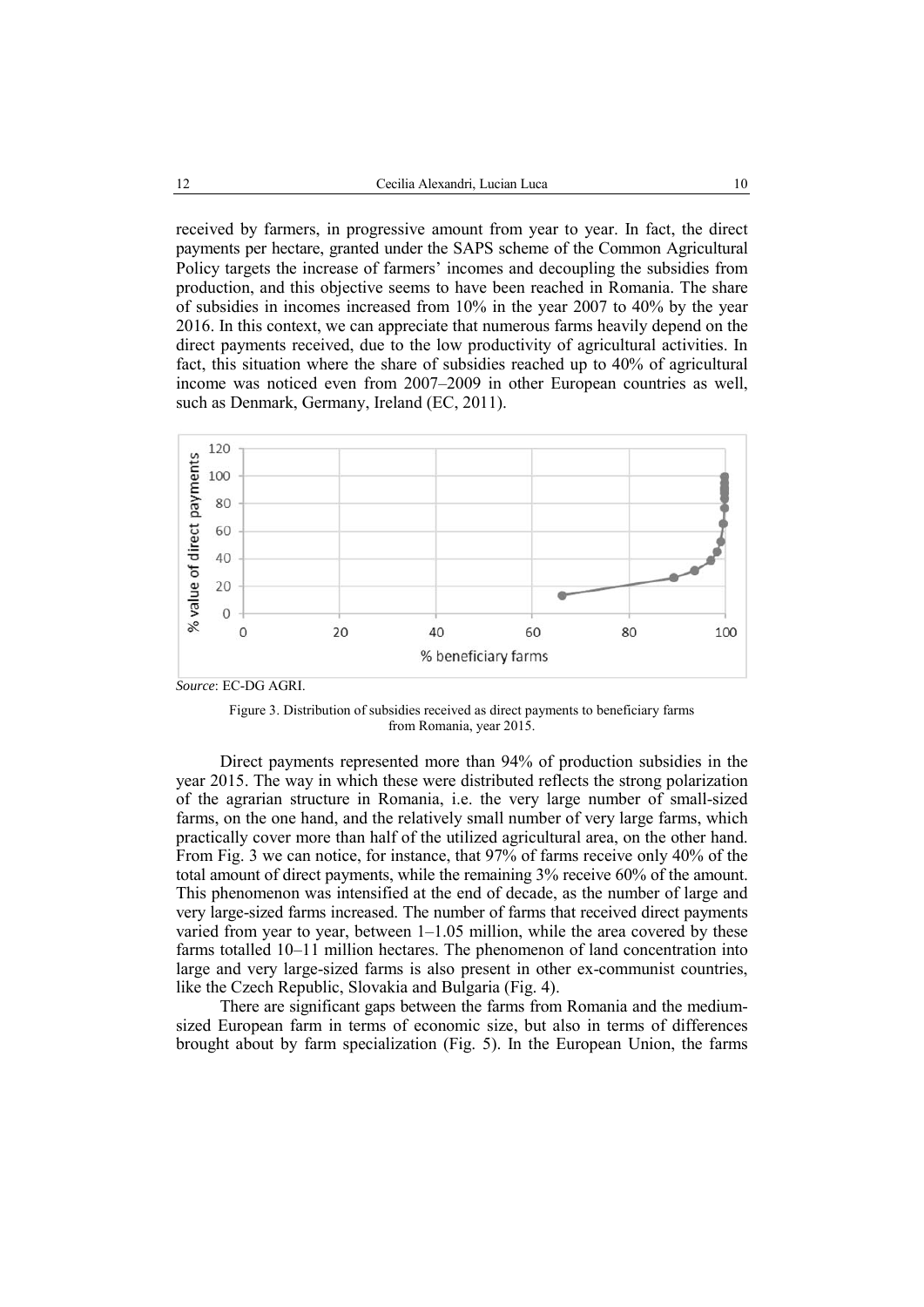with the highest productivity, expressed by net value added per number of AWU, are those specialized in raising granivores (pigs and poultry), followed by horticulture and viticulture. In Romania, the situation is slightly different: the farms specialized in granivores are also on the top position, while the farms specialized in field crops and viticulture come next. Yet there are very great differences in terms of the productivity level in Romania, which represents only one-third of the EU average.





Figure 4. Share of direct payments received by the first 20% greatest beneficiaries in the year 2015.



*Source*: FADN data.

Figure 5. Net value added per farm, by farm specialization, in the year 2016.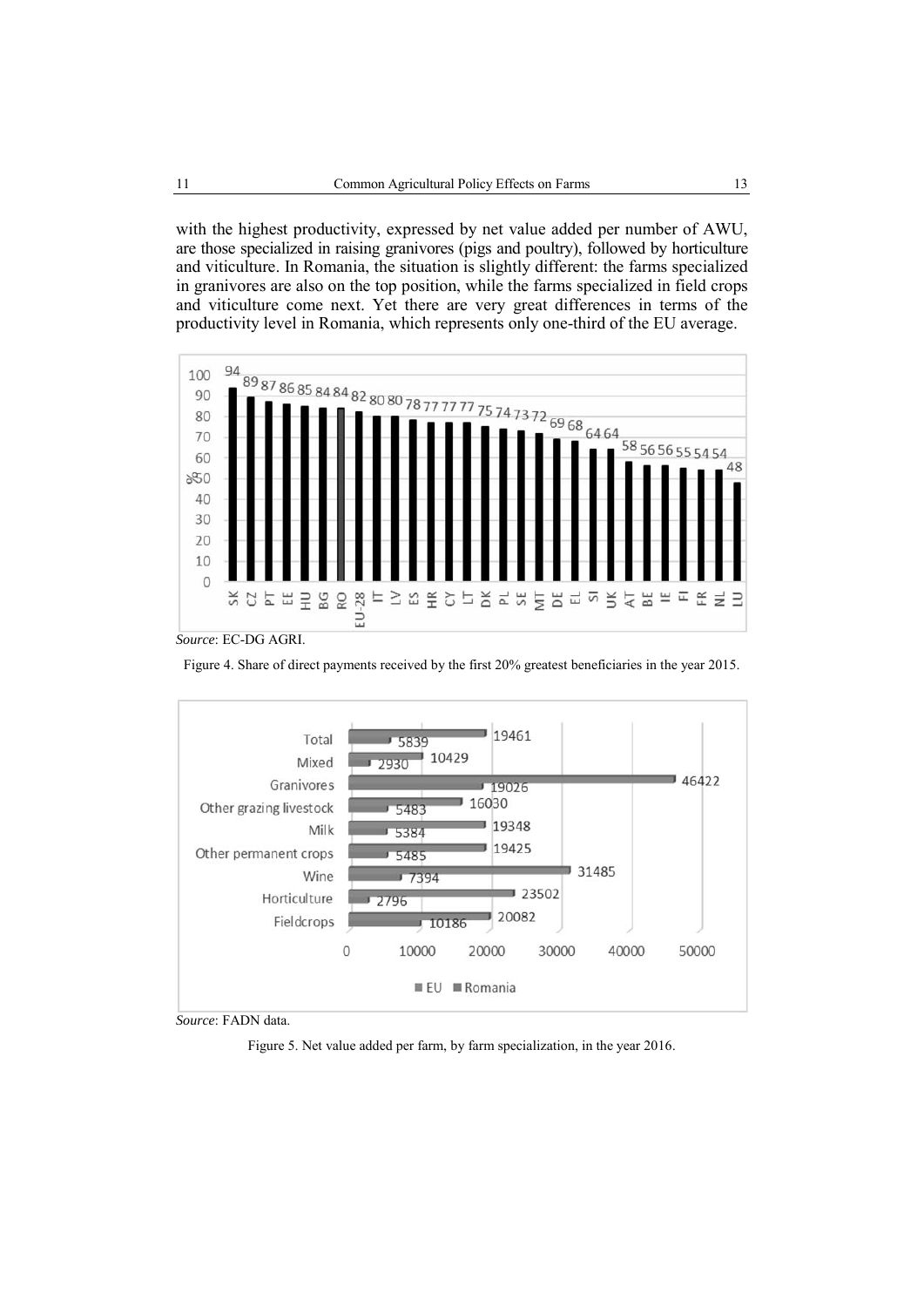According to the indications contained in the Farm Accountancy Data Network (FADN) database, it is not possible to distinguish a certain trend in the evolution of farm economic indicators for the period 2007–2016. The evolutions are rather fluctuating, yet this hierarchy is maintained in terms of the economic results by farm specialization, according to which the farms specialized in field crops and those specialized in raising granivores (pigs and poultry) rank first. The results on farm economy provided by FADN database are still quite volatile due to the gradual expansion of the sample of farms included in this research.

### **4. CONCLUSIONS**

The implementation of the Common Agricultural Policy and of measures under Pillar 1 in particular has as first effect the increase of farm incomes, yet at the same time it produced changes in the farm structure and productive orientation. Under CAP Pillar 1, the farms received consistent finance, under the form of direct payments, coupled payments inclusively, and of market measures.

In the post-accession period, a land concentration process took place, which led to the increase in number of the large and very large-sized farms and to a lesser extent in the number of medium-sized farms. The areas operated by the small farms decreased, while those operated by the large and very large farms increased. At the same time, the subsistence economy remained very present on the Romanian farms. Although it has slightly decreased in recent years, it is still a significant phenomenon, as the number of farms that consume more than 50% of their final output diminished by only 8% in the period 2007–2016.

Farm value indicators experienced some improvements, but these do not seem to be irreversible. The value added increased by 31% in the period 2007– 2016, yet this does not represent a sustainable growth, as it fluctuated significantly and consistently from year to year. Labour productivity, expressed by the net value added per annual work unit practically doubled in the period 2007–2016, yet it is one of the lowest in the European Union.

Farm production specialization by economic size reveals that the small farms have a more diversified production mix than the large and very large-sized farms. Small farms are mainly specialized in a mix of *different crops* and *livestock raising, field vegetables and permanent crops*, fruit included. The medium-sized farms are also specialized in *horticulture and raising herbivores,* mainly sheep and goats.

The main specialization of large-sized farms is *cereals, oilseeds and protein crops*, which cover 36% of the country's agricultural area and 57% of the area operated by the large and very large farms. The specialization of large and very large farms in *cereals, oilseeds and protein crops* grew stronger after Romania's accession to the European Union, due to the increase of cereal and oilseed prices on the foreign markets and last but not least to the direct payments provided under the area payment variant.